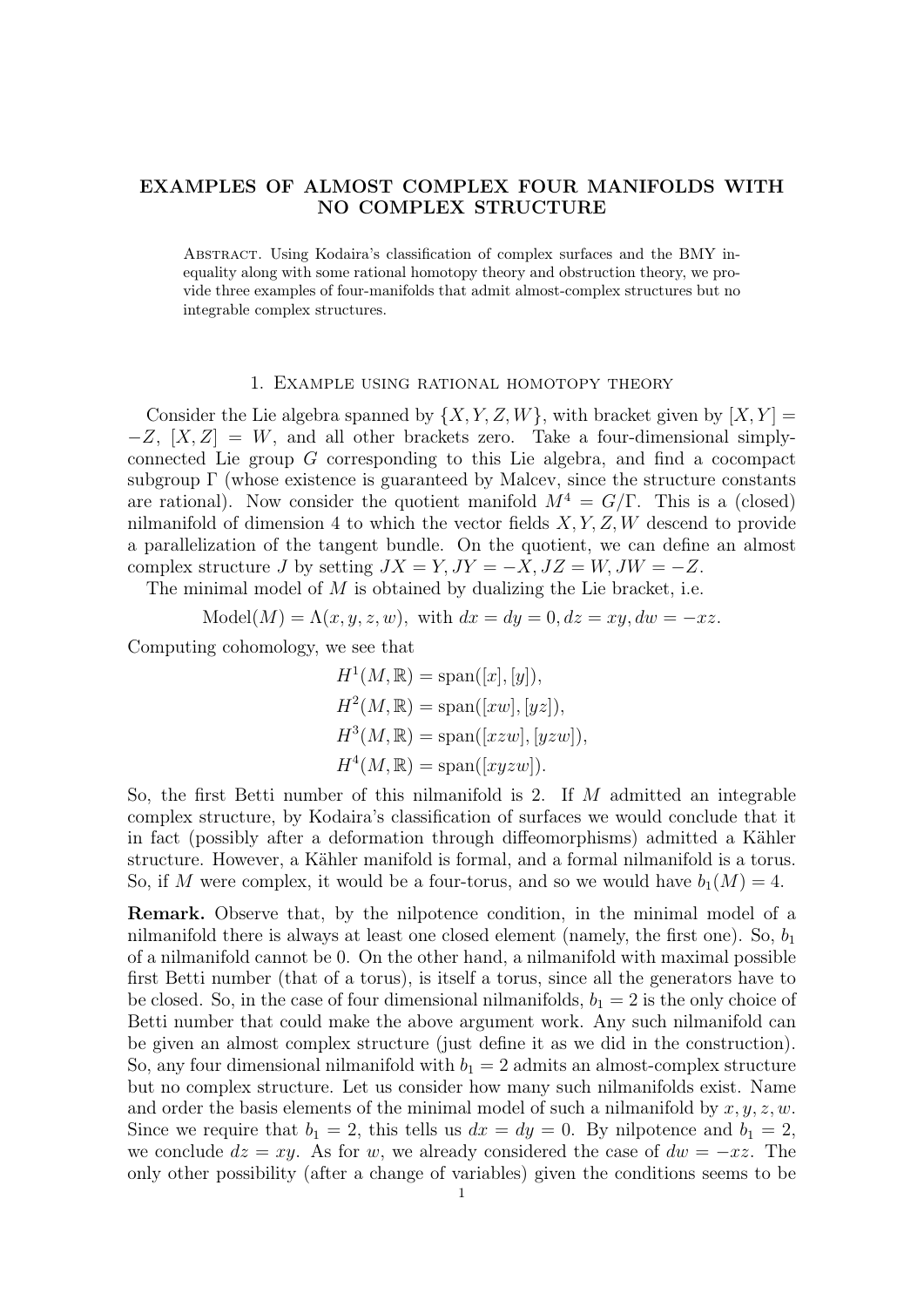$dw = yz$ . An isomorphism between this minimal model and the one we originally considered is given (up to sign) by swapping x and y. So, there is a unique example in our class of nilmanifolds.

## 2. Example using obstruction theory

Consider  $X = (S^2 \times S^2) \# (S^1 \times S^3) \# (S^1 \times S^3)$ . (This example was pointed out to me by Michael Albanese.) We show that this smooth manifold admits an almost complex structure, but does not admit an integrable complex structure. If a closed four-manifold were to admit an almost complex structure J, then the first Chern class  $c_1$  would satisfy two properties:

- its mod 2 reduction would be the second Stiefel-Whitney class  $w_2$ ,
- and it would satisfy  $\int c_1^2 = 2\chi + 3\sigma$ , where  $\chi$  is the Euler characteristic and  $\sigma$  is the signature.

A theorem of Wu states that these necessary conditions on the class  $c_1$  are in fact sufficient for the existence of an almost complex structure. That is, given a closed four-manifold and a class c in second integral cohomology satisfying properties (i) and (ii), there is an almost-complex structure on the manifold with c as its first Chern class. In our example, we can choose  $c = 0$  and thus obtain an almost complex structure. Indeed, the intersection form on X is given by  $\begin{pmatrix} 0 & 1 \\ 1 & 0 \end{pmatrix}$  and so the signature is 0, and X admits a cell decomposition with one 0–cell, two  $1$ –cells, two 2–cells, two 3-cells, and three 4-cells, so  $\chi = 0$  as well. Since  $w_2(X) = w_2(S^2 \times S^2) + w_2(S^1 \times S^2)$  $S^3$  +  $w_2(S^1 \times S^3)$ , and all the summands are stably parallelizable, so  $w_2(X) = 0$  and  $c = 0$  satisfies the two conditions stated above.

Now suppose  $X$  admitted an integrable complex structure. Then, since the first Betti number is 2 (importantly, even), by Kodaira's classification of surfaces, X is deformable to a complex surface admitting a Kähler metric. So, just take X to be that surface admitting a Kähler metric (since the underlying smooth type is the same). Now, note that  $\pi_1(X) = \mathbb{Z} * \mathbb{Z}$ . Rotation by 180° gives a 2-to-1 covering of a wedge of three circles over a wedge of two circle, and so  $\mathbb{Z} * \mathbb{Z}$  admits an index two subgroup that is isomorphic to  $\mathbb{Z} * \mathbb{Z} * \mathbb{Z}$ . Therefore X admits a double cover  $\widetilde{X}$  whose fundamental group is  $\mathbb{Z} * \mathbb{Z} * \mathbb{Z}$ . Pulling back the Kähler structure from X to  $\widetilde{X}$ , we have that  $\tilde{X}$  is a compact Kahler manifold with first Betti number equal to 3, which cannot be.

## 3. Example using the BMY inequality

Consider  $X = \mathbb{CP}^2 \# \mathbb{CP}^2 \# \mathbb{CP}^2$ . We show that X admits an almost complex structure using the criteria of Wu listed above, and show that it does not admit an integrable complex structure.

First, since  $w_2(\mathbb{CP}^2) = 1 \in \mathbb{Z}_2 = H^2(\mathbb{CP}^2, \mathbb{Z}_2)$ , we have that  $w_2(X) = (1, 1, 1) \in$  $\mathbb{Z}_2 \oplus \mathbb{Z}_2 \oplus \mathbb{Z}_2 = H^2(X, \mathbb{Z}_2)$ . So, any class  $c \in H^2(X, \mathbb{Z})$  which would be the first Chern class of an almost complex structure on X would be of the form  $c = \alpha + \beta + \gamma$ , where  $\alpha, \beta, \gamma$  are (identified with) odd integers. We compute the Euler characteristic  $\chi(X) = 5$  and signature  $\sigma(X) = 3$ . So, this tentative class c must satisfy  $\int c^2 = 19$ . And indeed, choosing  $\alpha = 3, \beta = 3, \gamma = 1$ , we have  $c^2 = (\alpha + \beta + \gamma)^2 = \alpha^2 + \gamma^2$  $\beta^2 + \gamma^2 = 9 + 9 + 1 = 19$ . Therefore X admits an almost complex structure J with  $c_1(X, J) = (3, 3, 1)$  (and  $c_2(X, J) = 5$ ).